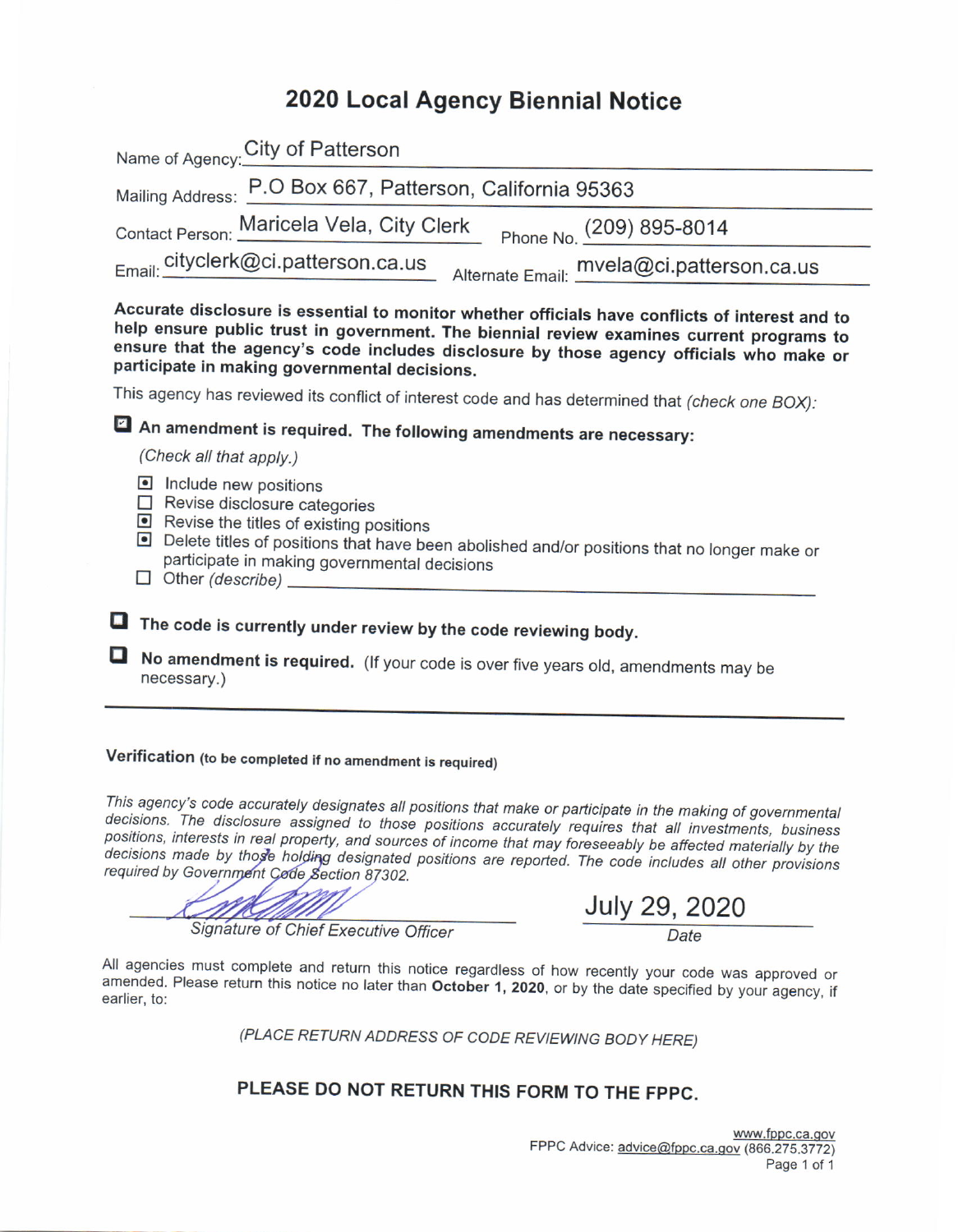#### RESOLUTION NO.2O2O-34

#### A RESOLUTION OF THE CITY COUNCIL OF THE CITY OF PATTERSON, ADOPTING THE CITY OF PATTERSON'S CONFLICT OF INTEREST CODE WITH NO CHANGES/AMENDMENTS

WHEREAS, the State Political Reform Act requires that the City's Conflict of Interest Code be reviewed biennially to determine if it is accurate or altematively if the code needs amending; and

WHEREAS, the City's current and in effect Conflict of Interest Code was last reviewed and adopted on July 17, 2018; and

WHEREAS, the City of Patterson has had new minor changes to its Code; to its designated positions and disclosure categories; and

WHEREAS, staff is recommending that City Council approve the City of Patterson's Conflict of Interest Code (attached) that is currently in effect with minor changes/amendments as stated; and

WHEREAS, the City Council has reviewed and hereby approves the City of Patterson's Conflict of Interest Code (attached) that is currently in effect with minor changes/amendments as stated.

NOW, THEREFORE, BE IT RESOLVED that the City Council of the City of Patterson as required by<br>State Law does hereby adopt the City of Patterson's Conflict of Interest Code as is, currently in effect with<br>minor changes/amend

The foregoing resolution of the City Council of the City of Patterson was passed by the City Council at a special meeting held on the 28<sup>th</sup> day of July 2020, by Mayor Novelli, who moved its adoption, which motion was duly seconded by Councilmember McCord, and the resolution adopted by the following roll call vote:

AYES: Councilmembers Farinha, McCord, Homen and Mayor Novelli NOES: None<br>EXCUSED: Councilmember Naranio Councilmember Naranjo

APPROVED:

Aovelli

Deborah M. Novelli Mayor of the City of Patterson

ATTEST:

 $\bigwedge_{\text{Maricela L. Vela}}$ 

City Clerk of the City of patrerson